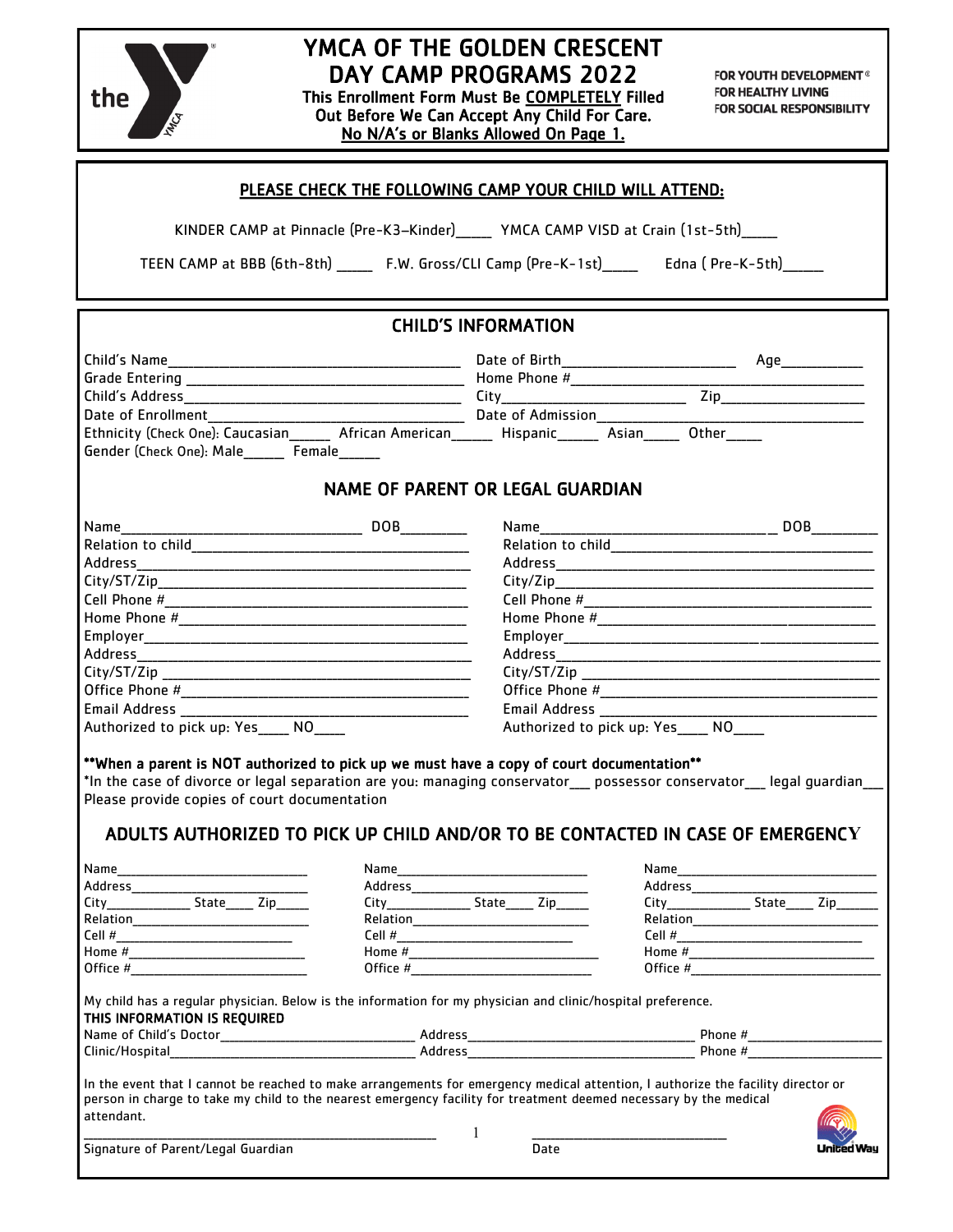

## YMCA OF THE GOLDEN CRESCENT DAY CAMP PROGRAMS 2022

This enrollment form must be COMPLETELY filled out before we can accept any child for care.

FOR YOUTH DEVELOPMENT® **FOR HEALTHY LIVING FOR SOCIAL RESPONSIBILITY** 

### SPECIAL PROBLEMS/NEEDS

The YMCA believes that each child in or care is a unique individual with special needs. Help us to provide the best care for your child by providing us as much information as possible. We strongly encourage you to meet with the director and visit the program prior to enrolling your child.

Please give information about special problems and needs including: allergies, existing illness, previous serious illness, and injuries, disabilities, hospitalization in past 12 months, long-term, continuous use of medication, etc. Please write N/A if none apply to your child

 $\_$  ,  $\_$  ,  $\_$  ,  $\_$  ,  $\_$  ,  $\_$  ,  $\_$  ,  $\_$  ,  $\_$  ,  $\_$  ,  $\_$  ,  $\_$  ,  $\_$  ,  $\_$  ,  $\_$  ,  $\_$  ,  $\_$  ,  $\_$  ,  $\_$  ,  $\_$  ,  $\_$  ,  $\_$  ,  $\_$  ,  $\_$  ,  $\_$  ,  $\_$  ,  $\_$  ,  $\_$  ,  $\_$  ,  $\_$  ,  $\_$  ,  $\_$  ,  $\_$  ,  $\_$  ,  $\_$  ,  $\_$  ,  $\_$  ,

Please explain if there are certain situations that may cause your child difficulty. How can we best work with you and/or your child to help your child in these situations? Does your child have any limitations or require any special provisions?\_\_\_\_\_\_\_\_\_\_\_\_\_\_\_\_\_\_\_\_\_\_\_\_\_\_\_\_\_\_\_\_\_\_\_\_\_\_\_\_\_\_\_\_\_\_\_\_\_\_\_\_\_\_\_\_\_\_\_\_\_\_\_\_\_\_\_\_\_\_\_\_\_\_\_\_\_\_\_\_\_\_\_\_\_\_\_\_\_\_\_\_\_\_\_\_\_\_\_\_\_\_\_\_\_\_\_\_\_\_\_\_\_\_\_\_\_\_\_\_\_\_\_\_\_\_\_\_\_\_\_\_\_\_\_\_\_\_\_

Other comments

#### Please read each statement below, answer accordingly then sign and date at the bottom of page.

- My signature below acknowledges my understanding that as a participant in a state licensed Summer Camp program, my child's records may be reviewed and/or photo copied by representative of Texas Department of Protective and Regulatory Services.
- My signature below acknowledges my receipt of and my agreement to follow all policies in the Parent Handbook which includes YMCA operational and parent policies.
- My signature below gives my consent for my child to be transported and supervised by the facility staff in case of emergency. YES<sup>NO</sup>
- My Signature below gives my consent for my child to be transported by YMCA bus on any scheduled fieldtrip. YES\_\_\_\_\_\_\_ NO\_\_\_\_\_\_\_\_
- My signature below gives consent for my child to be photographed and/or video taped participating in the program. YES\_\_\_\_\_ NO
- My signature below gives my consent for my child to participate in water activities such as splashing pools, swimming pools, and other bodies of water provided by the facility. YES NO
- My child attends the following school and his/her immunization record is on file at the school and all immunizations, tuberculosis test, and vision & hearing screening records are current. They meet the requirements of the Texas Department of Protective and Regulatory Services.

| Name of School    | -rada          |
|-------------------|----------------|
| __________        | __________     |
| _________________ |                |
|                   |                |
| Address           | School Phone # |
| __________        | ___________    |
| _____             | ____________   |

I understand that neither the YMCA nor any of its paid or volunteer workers can be held responsible in the event of accidents or accidental death. I understand that all precautions will be taken to ensure the safety and health of my child.

Signature of Parent/Legal Guardian Date

\_\_\_\_\_\_\_\_\_\_\_\_\_\_\_\_\_\_\_\_\_\_\_\_\_\_\_\_\_\_\_\_\_\_\_\_\_\_\_\_\_\_\_\_\_\_\_\_\_\_\_\_\_\_\_\_\_\_\_\_\_\_\_\_\_\_\_ \_\_\_\_\_\_\_\_\_\_\_\_\_\_\_\_\_\_\_\_\_\_\_\_\_\_\_\_\_\_\_\_\_\_\_\_\_\_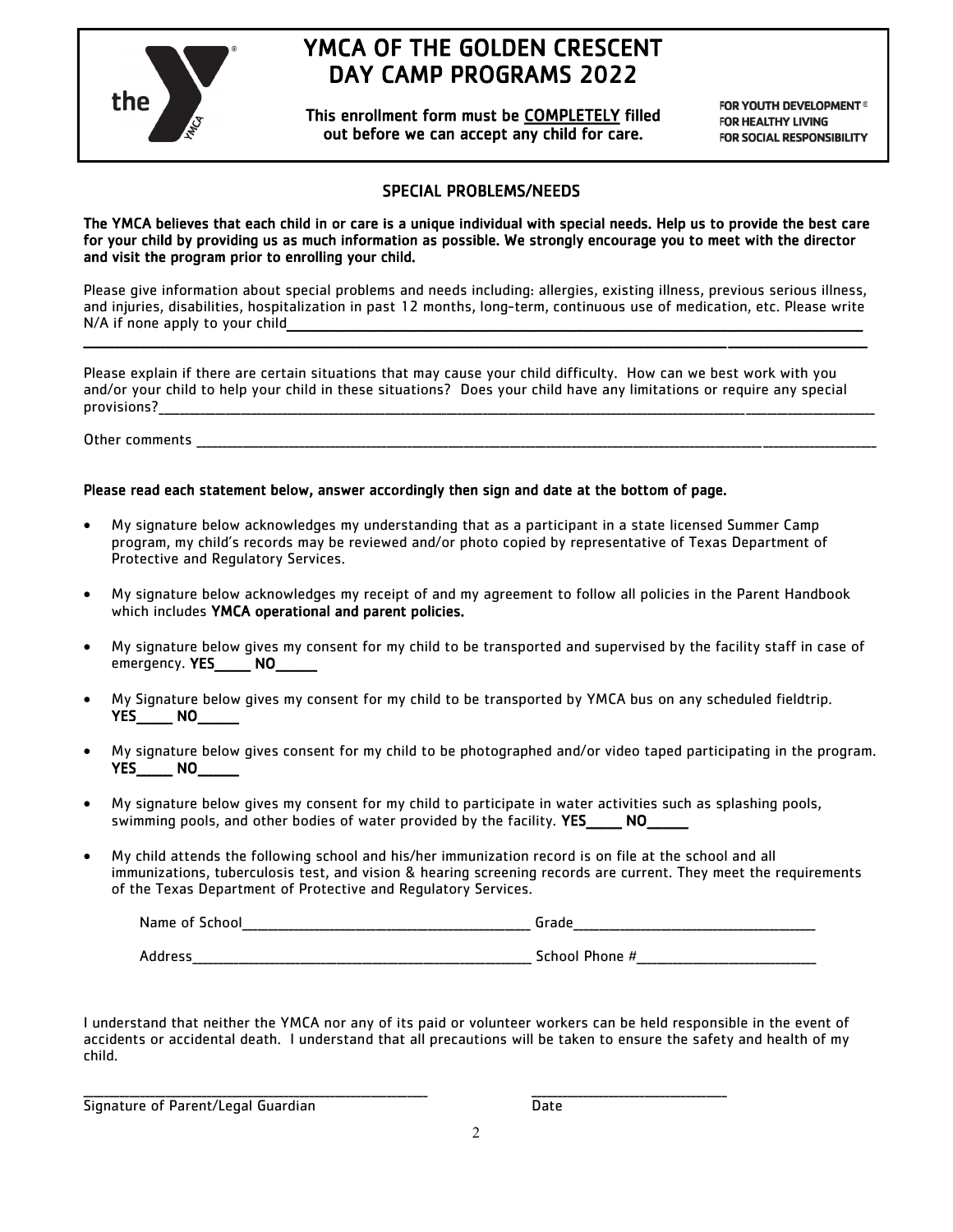

## YMCA OF THE GOLDEN CRESCENT DAY CAMP PROGRAMS 2022

This enrollment form must be COMPLETELY filled out before we can accept any child for care.

FOR YOUTH DEVELOPMENT<sup>®</sup> **FOR HEALTHY LIVING FOR SOCIAL RESPONSIBILITY** 

### YMCA CHILDCARE PROGRAM CODE OF CONDUCT

The YMCA program will foster a climate of mutual respect for the right of others. Children are expected to respect the rights and privileges of other children, counselors and YMCA staff. This code of conduct is established to achieve and maintain order in the Day Camp program. Children who violate the rights of others or who violate the organization involved with the Summer Camp program will be subject to disciplinary measures designed to correct the misconduct and to promote adherence by all parties involved.

The YMCA program Code of Conduct is to assist children, parents, counselors and Summer Camp administration in identifying appropriate and in appropriate behaviors and understanding the rights and responsibilities of each individual.

The Day Camp program participant has the responsibility to:

- Conduct himself/herself in a safe and responsible way.
- Seek help from Day Camp counselor or Program leaders when having problems with the program.
- Demonstrate an attitude of respect toward individuals and property.
- Use appropriate language when speaking with others.
- Be familiar with and obey Day Camp rules and regulations.
- Follow the Day Camp counselor's directions and instructions.
- Cooperate with the YMCA staff in all matters.
- Follow the rules outlined in the YMCA Parent Handbook.

| Signature (Child)           | <b>Print Name</b> | Date |  |
|-----------------------------|-------------------|------|--|
| Signature (Parent/Guardian) | <b>Print Name</b> | Date |  |
|                             |                   |      |  |
|                             |                   |      |  |

#### YMCA CHILDCARE PROGRAM PARENT'S HANDBOOK PARENT'S ACKNOWLEDGEMENT

I, hereby, state that I have read the YMCA CHILDCARE PROGRAM PARENT HANDBOOK and have been given the opportunity to discuss the policies with the staff and understand the policies therein.

Signature of Parent/Legal Guardian Date

\_\_\_\_\_\_\_\_\_\_\_\_\_\_\_\_\_\_\_\_\_\_\_\_\_\_\_\_\_\_\_\_\_\_\_\_\_\_\_\_\_\_\_\_\_\_\_\_\_\_\_ \_\_\_\_\_\_\_\_\_\_\_\_\_\_\_\_\_\_\_\_\_\_\_\_\_\_\_\_\_\_\_\_\_\_\_\_\_\_\_\_\_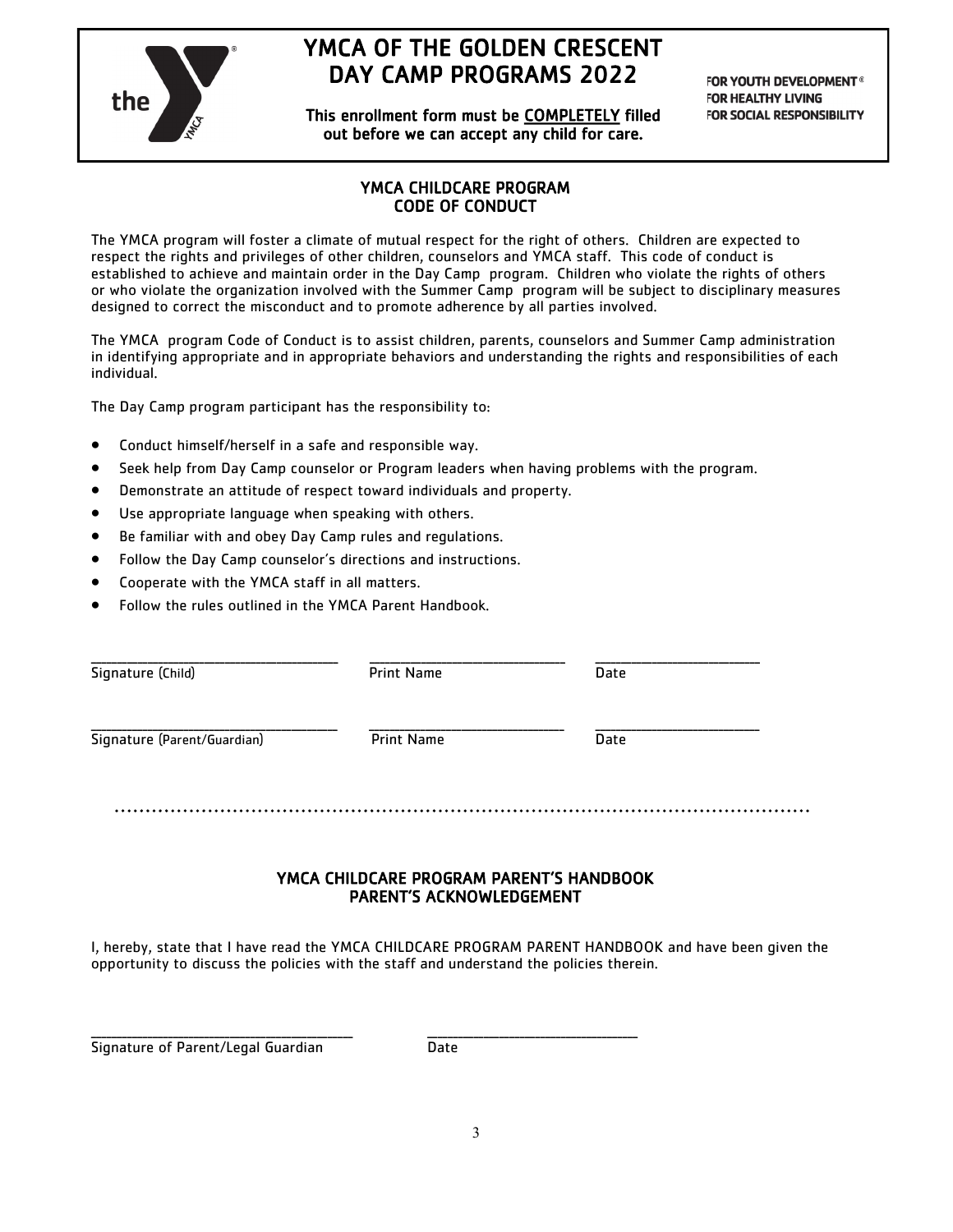

## YMCA OF THE GOLDEN CRESCENT DAY CAMP PROGRAMS 2022

This enrollment form must be COMPLETELY filled out before we can accept any child for care.

FOR YOUTH DEVELOPMENT<sup>®</sup> **FOR HEALTHY LIVING FOR SOCIAL RESPONSIBILITY** 

### DISCIPLINE AND GUIDANCE POLICY FOR

Name of Operation

- A. Discipline must be:
	- (1) Individualized and consistent for each child;
	- (2) Appropriate to the child's level of understanding; and
	- (3) Directed toward teaching the child acceptable behavior and self-control.

B. A caregiver may only use positive methods of discipline and guidance that encourage self-esteem, self-control, and self-direction, which include at least the following:

- (1) Using praise and encouragement of good behavior instead of focusing only upon unacceptable behavior;
- (2) Reminding a child of behavior expectations daily by using clear, positive statements;
- (3) Redirecting behavior using positive statements; and
- (4) Using brief supervised separation or time out from the group, when appropriate for the child's age and development, which is limited to no more than one minute per year of the child's age.

C. There must be no harsh, cruel, or unusual treatment of any child. The following types of discipline and guidance are prohibited:

- (1) Corporal punishment or threats of corporal punishment;
- (2) Punishment associated with food, naps, or toilet training;
- (3) Pinching, shaking, or biting a child;
- (4) Hitting a child with a hand or instrument;
- (5) Putting anything in or on a child's mouth;
- (6) Humiliating, ridiculing, rejecting, or yelling at a child;
- (7) Subjecting a child to harsh, abusive, or profane language;
- (8) Placing a child in a locked or dark room, bathroom, or closet with the door closed; and
- (9) Requiring a child to remain silent or inactive for inappropriately long periods of time for the child's age.

Texas Administrative Code, Title 40, Chapters 746 and 747, Subchapters L, Discipline and Guidance

My signature verifies I have read and received a copy of this discipline and guidance policy.

<u>Signature 2008 - Capital Signature Date</u>

\_\_\_\_\_\_\_\_\_\_\_\_\_\_\_\_\_\_\_\_\_\_\_\_\_\_\_\_\_\_\_\_\_\_\_\_\_\_\_\_\_\_\_\_\_\_\_\_\_\_\_\_\_\_\_\_ \_\_\_\_\_\_\_\_\_\_\_\_\_\_\_\_\_\_\_\_\_\_\_\_\_\_\_\_\_\_\_\_\_\_\_\_\_

Check one please:

Parent comployee/caregiver Household member of child-care home